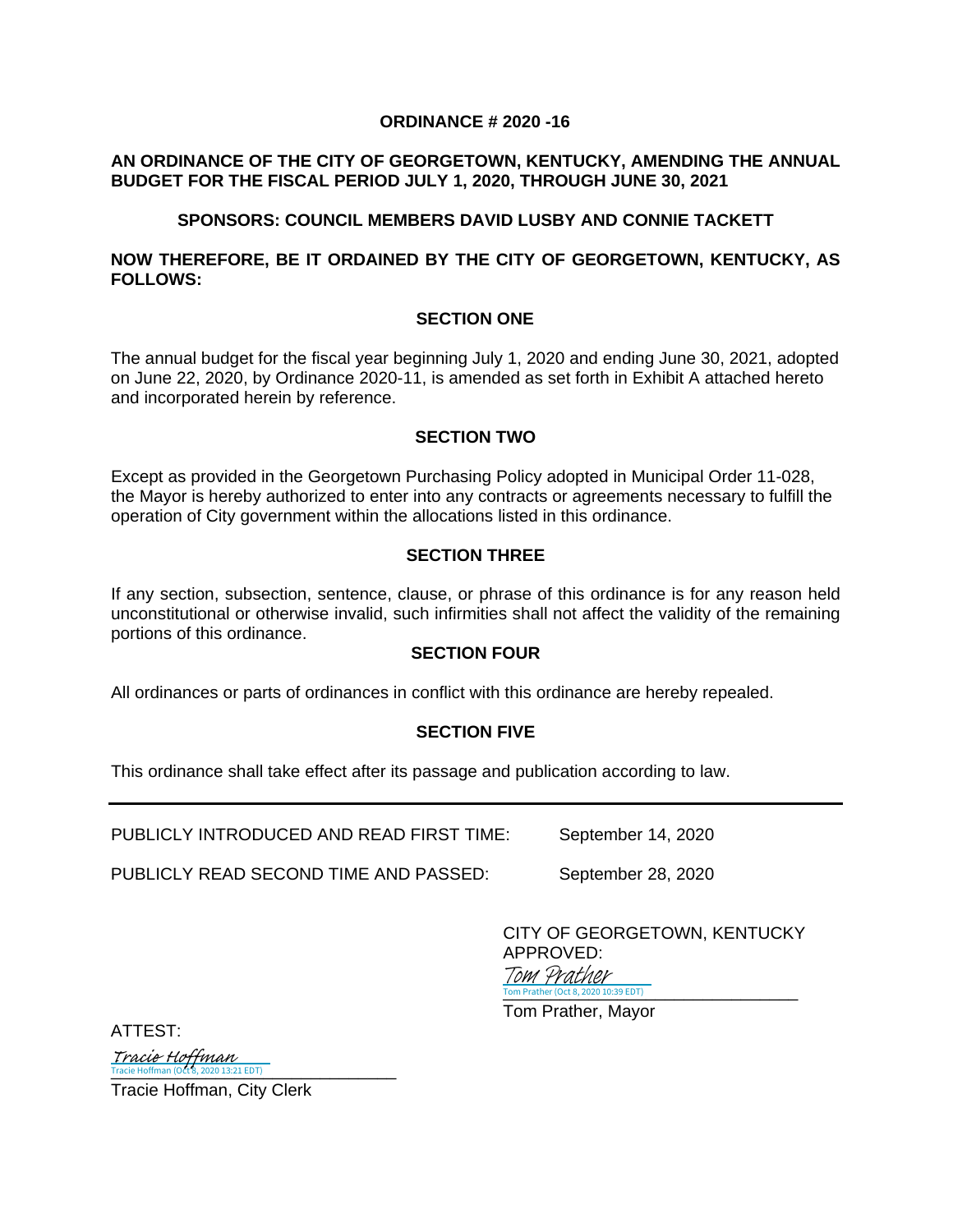#### **ORDINANCE NO 2020 -16**

### **AN ORDINANCE AMENDING THE ANNUAL BUDGET ORDINANCE FOR FISCAL YEAR JULY 1, 2020 THROUGH JUNE 30, 2021**

#### **SUMMARY**

#### **GENERAL FUND**

Prior Year Revenues are increased by \$188,737.87. Occupational License Fee Revenue is increased by \$300,000. Intergovernmental Revenue is decreased by \$994,249.63. General Government Expenses are increased by \$107,110. City Clerk Expenses are increased by \$1,016. Building Inspection Expenses are increased by \$5,078. Police Expenses are increased by \$341,021. Fire Expenses are increased by \$313,162. Dispatch Expenses are decreased by \$1,778,871.26. Code Enforcement Expenses are increased by \$22,539. Public Works Expenses are increased by \$16,911. Transfers to Other Funds are increased by \$466,522.50.

#### **911/TELECOMMUNICATIONS FUND**

License and Fee Revenue is increased by \$565,362. Intergovernmental Revenue is increased by \$1,153,841.49. Transfers from Other Funds are increased by \$310,645.50. Telecommunications expenses are increased by \$1,730,182.98. Other expenses are increased by \$189,575.34.

#### **DRUG FUND**

Prior Year Revenues are decreased by \$954. State Drug Fund expenses are decreased by \$954.

#### **GRANT FUND**

Prior Year Revenues are increased by \$22,230.67. Police expenses are increased by \$22,230.67.

#### **ENVIRONMENTAL SERVICES FUND**

Intergovernmental Revenues are increased by \$1,371. Transfers from Other Funds are increased by \$148,815. Sanitation Expenses are increased by \$17,673. Recycling Expenses are increased by \$2,742. Storm Water Expenses are increased by \$148,815.

#### **CEMETERY FUND**

Intergovernmental Revenues are increased by \$7,062. Transfers From Other Funds are increased by \$7,062. Cemetery Expenses are increased by \$14,124.

#### **CAPITAL PROJECTS FUND**

Intergovernmental Revenues are decreased by \$311,296.05. Other Revenues are increased by \$348,500. Capital Expenses are decreased by \$274,092.10.

All ordinances or parts of ordinances in conflict with this ordinance are hereby repealed. This ordinance shall take effect after its passage and publication according to law.

The full text of Ordinance 2020 -16 is available for examination in the City Clerk's Office, 100 North Court Street, Georgetown, Kentucky 40324 or at [www.georgetownky.gov.](http://www.georgetownky.gov/)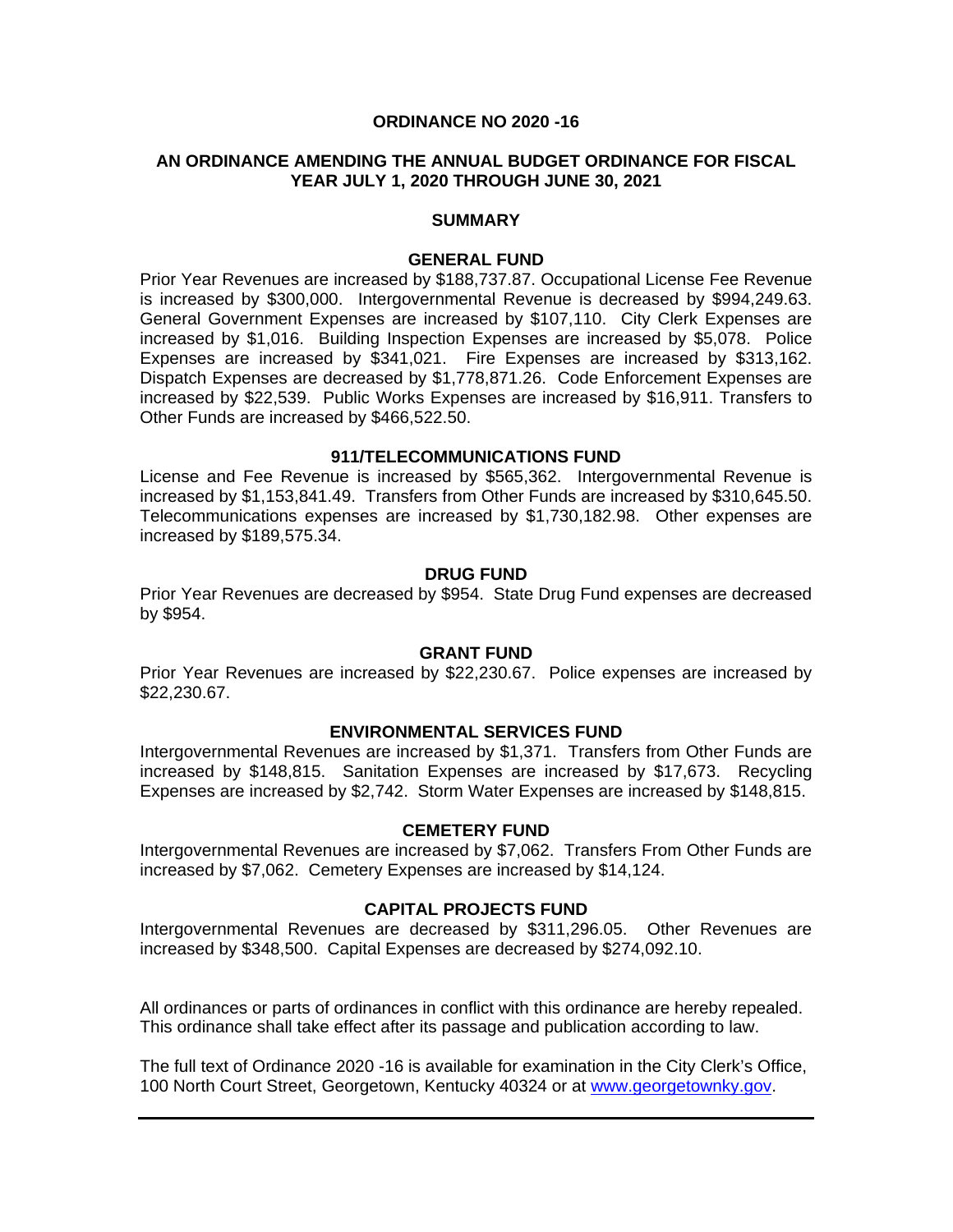September 14, 2020

PUBLICLY READ SECOND TIME AND PASSED: September 28, 2020

APPROVED: Tom Prather (Oct 8, 2020 10:39 EDT) Tom Prather

 Tom Prather, Mayor Tracie Hoffman

ATTEST: Tracie Hoffman (O

Tracie Hoffman, City Clerk

 $\overline{202013:21 EDT}$ 

I, Devon Golden, hereby certify I am an Attorney licensed to practice law in the Commonwealth of Kentucky. My office is located at 100 North Court Street, Georgetown, Kentucky 40324. I further certify the foregoing Summary of Ordinance 2020- 16, of the City of Georgetown, Kentucky, was prepared in accordance with the requirements of KRS 83A.060(9), and is a true and accurate summary of the contents of said Ordinance.

> [\\_\\_\\_\\_\\_\\_\\_\\_\\_\\_\\_\\_\\_\\_\\_\\_\\_\\_\\_\\_\\_\\_\\_\\_\\_\\_\\_\\_\\_\\_](https://na1.documents.adobe.com/verifier?tx=CBJCHBCAABAA5Bdq1_yFeqPHjTtrOOok0ZKAPYxs4RgT) Devon Golden (Oct 8, 2020 13:37 EDT) Devon Golden

Devon Golden, City Attorney